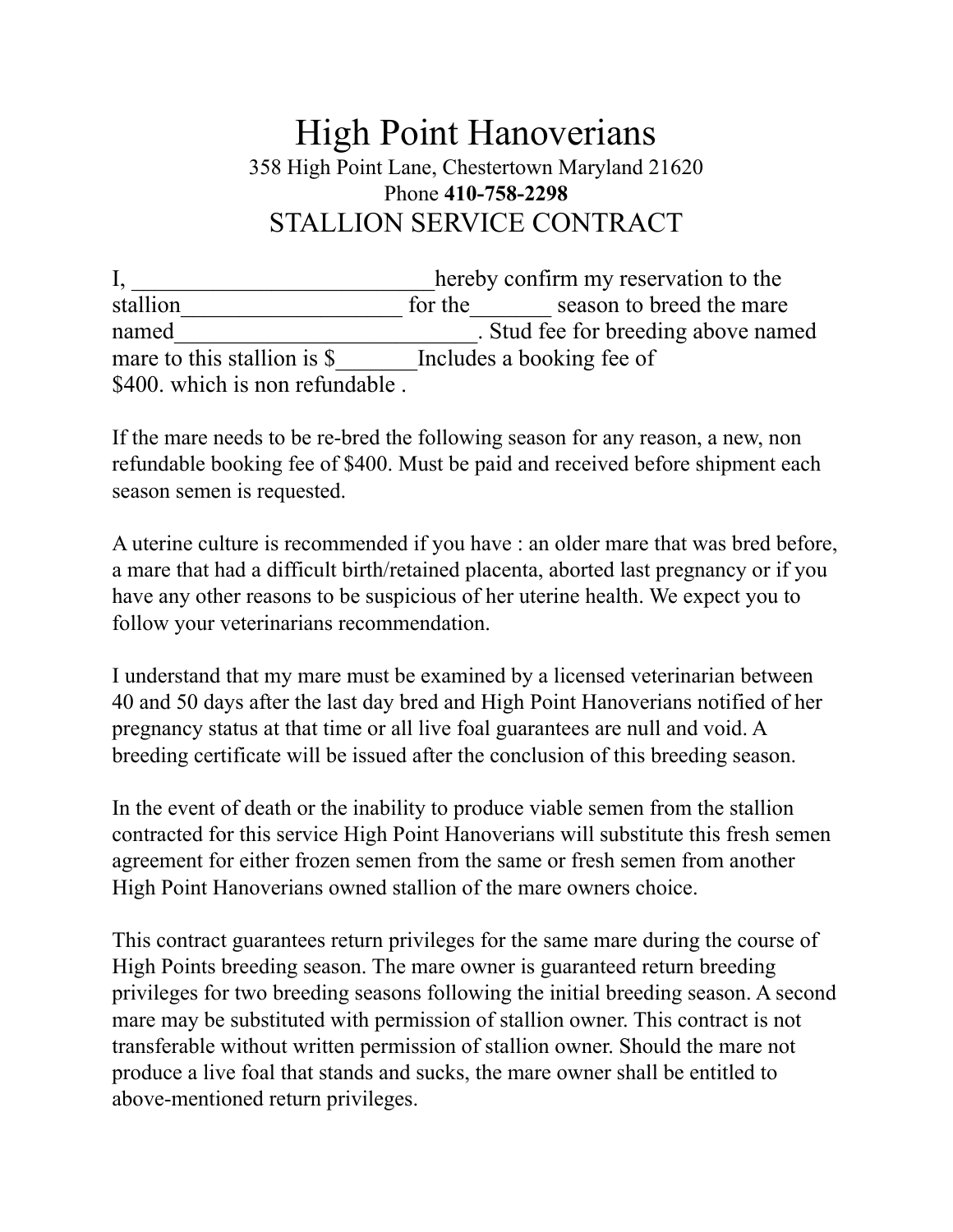This guarantee shall only apply if the stallion owner is notified within one week of the foals death. A statement of details by a licensed veterinarian must follow within 10 days or the guarantee becomes null and void. This clause is also binding in case of abortion. If a mare reabsorbs her pregnancy, High Point needs written verification of this fact from a veterinarian.

I understand that the mare owner shall assume all responsibility for the condition of the mare and bear all risk of loss or damage to the mare whether by death, disease, injury, infection or otherwise, and by any cause whatsoever, and therefore agrees to hold the stallion owner, keeper or agent harmless for any and all damages associated therewith. Any disputes of a legal matter must be settled in Queen Anne's County, Maryland.

Fees, collection and shipping procedures :

Collection fee \$150. FedEx at cost. Disposable semen shipping boxes \$35.

We ask that you provide us with a valid credit card (Mater Card or Visa) so that we may charge your account for the collection, box and shipping charges the same day the semen is shipped.

Semen will be shipped in a high quality disposable shipping box. They do not need to be returned and cost less to ship. You will be charged \$35, the cost of the shipping box. Equitainers are available upon request and MUST be returned via second day mail.

Mare owner understands that requests for semen must be made by 8 P.M. via telephone the day preceding the requested semen shipment. Shipments requested the same day as shipping will be accommodated if possible but sometimes the semen has already been shipped for the day. Please inform your vet of this time deadline so he/she can schedule examinations accordingly.